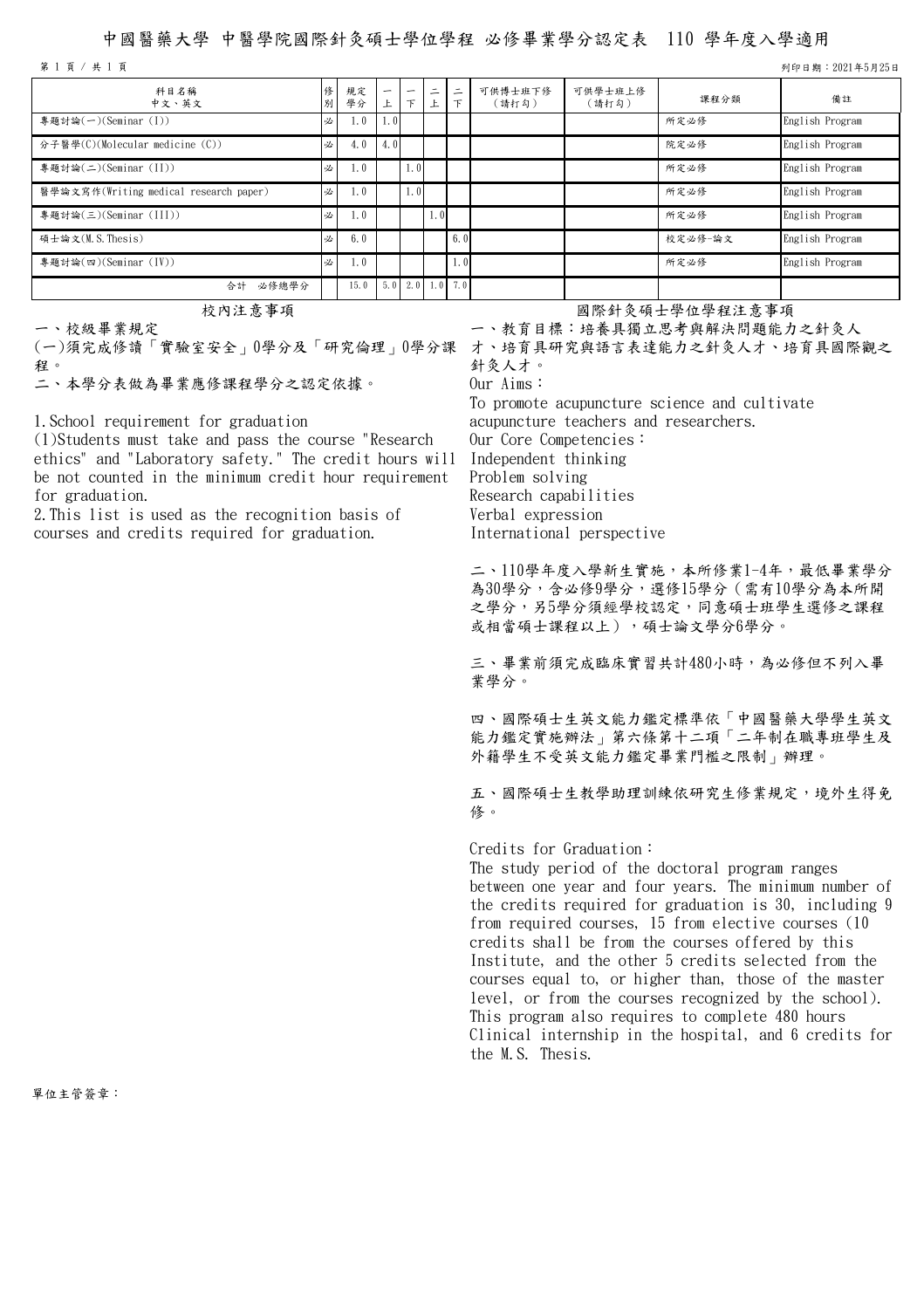## 中國醫藥大學 中醫學院國際針灸碩士學位學程 選修畢業學分認定表 110 學年度入學適用

第 1 頁 / 共 2 頁 列印日期:2021年5月25日

| 科目名稱<br>中文、英文                                                                     | 俢<br>別 | 規定<br>學分 | 上   | $\top$          | $\equiv$<br>上 | $\equiv$<br>$\top$ | 可供博士班下修<br>(請打勾) | 可供學士班上修<br>(請打勾) | 課程分類 | 備註              |
|-----------------------------------------------------------------------------------|--------|----------|-----|-----------------|---------------|--------------------|------------------|------------------|------|-----------------|
| 實驗針灸學特論(Special topics on acupuncture<br>laboratory)                              | 選      | 2.0      | 2.0 |                 |               |                    |                  |                  | 所定選修 | English Program |
| 中醫學史(History of Chinese Medicine)                                                 | 選      | 2.0      | 2.0 |                 |               |                    |                  |                  | 所定選修 | English Program |
| 針灸穴位練習(Clinical Skills of Acupuncture<br>and Moxibution)                          | 選      | 2.0      | 2.0 |                 |               |                    |                  |                  | 所定選修 | English Program |
| 經絡理論(The theory of channels and<br>collaterals)                                   | 選      | 3.0      | 3.0 |                 |               |                    |                  |                  | 所定選修 | English Program |
| 針灸穴道的名稱深層含義(The profound meaning of<br>acupoints' names)                          | 選      | 2.0      | 2.0 |                 |               |                    |                  |                  | 所定選修 | English Program |
| 中醫學特論(Special topics on Chinese medicine)                                         | 選      | 4.0      | 4.0 |                 |               |                    |                  |                  | 所定選修 | English Program |
| 針灸學特論(Special topics on acupuncture &<br>moxibustion)                             | 選      | 4.0      | 4.0 |                 |               |                    |                  |                  | 所定選修 | English Program |
| 生物統計學特論(Special topics on<br>biostatistics)                                       | 選      | 2.0      | 2.0 |                 |               |                    |                  |                  | 所定選修 | English Program |
| 研究設計特論(Special topics on research<br>design)                                      | 選      | 2.0      |     | 2.0             |               |                    |                  |                  | 所定選修 | English Program |
| 中醫診斷學特論(Special topics on diagnosis of<br>Chinese medicine)                       | 選      | 2.0      |     | 2.0             |               |                    |                  |                  | 所定選修 | English Program |
| 中醫方藥學特論(Special topics on prescriptions<br>& herbal pharmacy of Chinese medicine) | 選      | 2.0      |     | 2.0             |               |                    |                  |                  | 所定選修 | English Program |
| 針灸治療學特論(Special topics on acupuncture<br>treatment)                               | 選      | 2.0      |     | 2.0             |               |                    |                  |                  | 所定選修 | English Program |
| 針灸神經生理學特論(Special topics of<br>acupuncture neurophysiology)                       | 選      | 2.0      |     | 2.0             |               |                    |                  |                  | 所定選修 | English Program |
| 中醫養生特論(Special topics on health<br>promotion on Chinese medicine)                 | 選      | 2.0      |     | 2.0             |               |                    |                  |                  | 所定選修 | English Program |
| 標準中醫詞彙(Standard Medical Terminology in<br>Chinese medicine)                       | 選      | 2.0      |     | 2.0             |               |                    |                  |                  | 所定選修 | English Program |
| 針灸麻醉鎮痛特論(Special topics on acupuncture<br>analgesia)                              | 選      | 2.0      |     |                 | 2.0           |                    |                  |                  | 所定選修 | English Program |
| 針灸時間醫學特論(Special topics on circadian<br>rhythms of acupuncture)                   | 選      | 1.0      |     |                 | 1.0           |                    |                  |                  | 所定選修 | English Program |
| 針灸實證醫學特論(Special topics on acupuncture<br>& evidence-based medicine)              | 選      | 2.0      |     |                 | 2.0           |                    |                  |                  | 所定選修 | English Program |
| 合計 選修總學分                                                                          |        | 40.0     |     | $21.0$ 14.0 5.0 |               |                    |                  |                  |      |                 |

一、校級畢業規定

(一)須完成修讀「實驗室安全」0學分及「研究倫理」0學分課 才、培育具研究與語言表達能力之針灸人才、培育具國際觀之

程。<br>二、本學分表做為畢業應修課程學分之認定依據。

1.School requirement for graduation

(1)Students must take and pass the course "Research ethics" and "Laboratory safety." The credit hours will be not counted in the minimum credit hour requirement for graduation.

2.This list is used as the recognition basis of courses and credits required for graduation.

校內注意事項 國際針灸碩士學位學程注意事項

一、教育目標:培養具獨立思考與解決問題能力之針灸人 針灸人才。

Our Aims:

To promote acupuncture science and cultivate acupuncture teachers and researchers. Our Core Competencies: Independent thinking Problem solving Research capabilities Verbal expression International perspective

二、110學年度入學新生實施,本所修業1-4年,最低畢業學分 為30學分,含必修9學分,選修15學分(需有10學分為本所開 之學分,另5學分須經學校認定,同意碩士班學生選修之課程 或相當碩士課程以上),碩士論文學分6學分。

三、畢業前須完成臨床實習共計480小時,為必修但不列入畢 業學分。

四、國際碩士生英文能力鑑定標準依「中國醫藥大學學生英文 能力鑑定實施辦法」第六條第十二項「二年制在職專班學生及 外籍學生不受英文能力鑑定畢業門檻之限制」辦理。

五、國際碩士生教學助理訓練依研究生修業規定,境外生得免 修。

Credits for Graduation: The study period of the doctoral program ranges between one year and four years. The minimum number of the credits required for graduation is 30, including 9